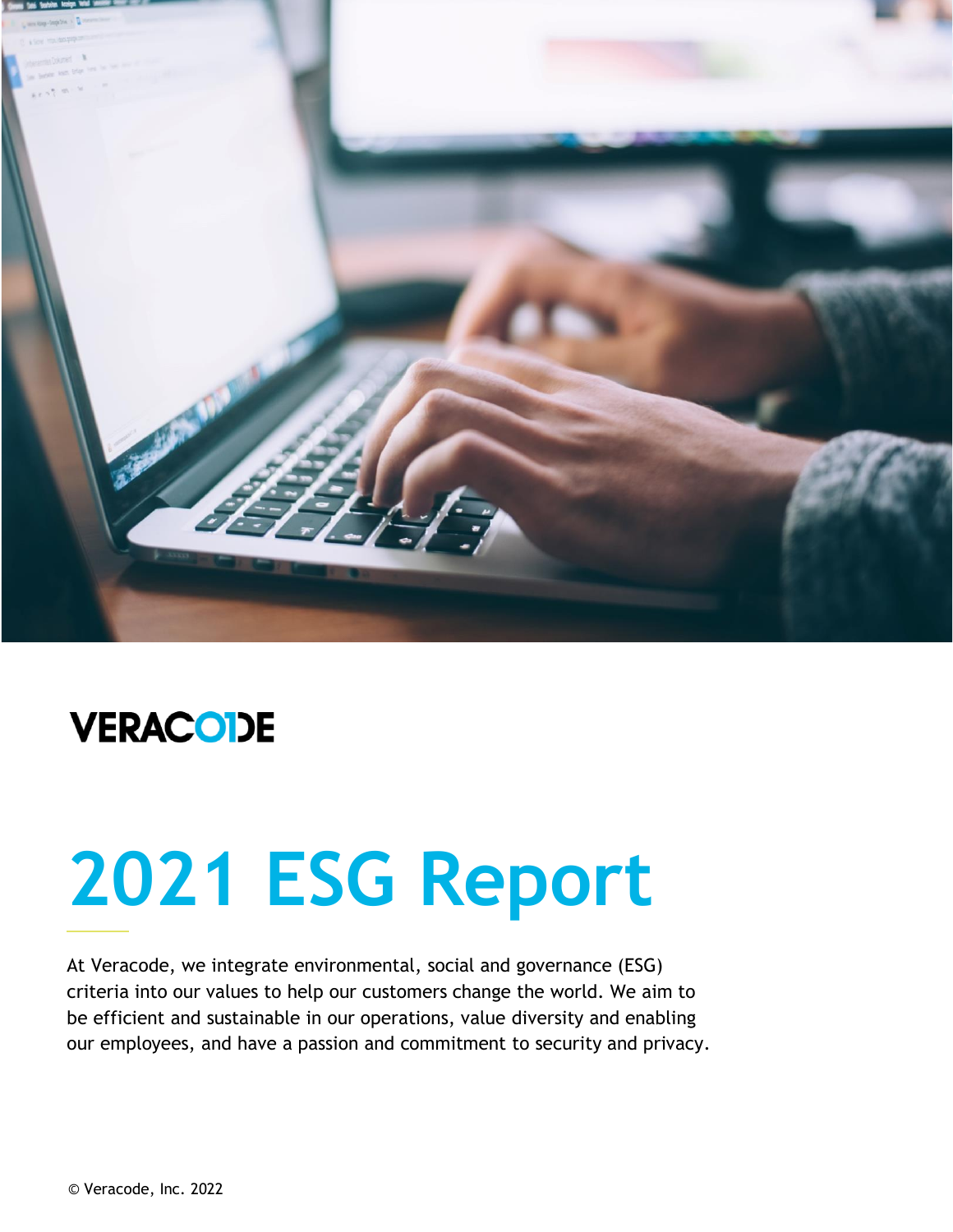## **VERACODE**

#### **Table of Contents**

#### <span id="page-1-0"></span>**About Us**

Veracode is a leading AppSec partner for creating secure software, reducing the risk of security breach, and increasing security and development teams' productivity. As a result, companies using Veracode can move their business, and the world, forward. With its combination of process automation, integrations, speed, and responsiveness, Veracode helps companies get accurate and reliable results to focus their efforts on fixing, not just finding, potential vulnerabilities.

Veracode serves thousands of customers worldwide across a wide range of industries. The Veracode solution has assessed more than 45 trillion lines of code and helped companies fix more than 68 million security flaws. We are committed to improving our environmental, social, and governance (ESG) criteria through the goals and processes outlined in this report and our Social & Environmental Management System.

#### <span id="page-1-1"></span>**Environment**

**We help our customers change the world.** We believe in sustainability and minimizing our environmental impact wherever possible.

We are proud to operate in a [LEED Gold](https://www.usgbc.org/leed) certified building, the highest standard of green certification for buildings. This LEED certification ensures that we minimize our energy and water consumption, avoid waste, improve indoor air quality and limit our environmental impact. Our headquarters is also an [Energy Star](https://www.energystar.gov/buildings/reference/find-energy-star-certified-buildings-and-plants/registry-energy-star-certified-buildings) and [Fitwel](https://www.fitwel.org/project-directory/) certified campus, meeting the strict energy performance standards set by the EPA. In addition to these initiatives:

- We use completely paperless and digital services for client-facing work, reducing unnecessary paper.
- Our operations and facilities teams constantly look for ways to increase energy efficiency in our buildings by maximizing the use of space and minimizing the use of energy (e.g., installed motion and occupancy sensors at the office in 2021).
- Our building maintains preferred parking for carpooling and electric vehicles to encourage employees to make sustainable choices such as making Bike Sharing program available.
- Whenever possible, we use collaboration technology to reduce travel, which lowers emissions while ensuring that global teams can connect virtually with each other and clients.
- We employ a remote-first working model that allows employees worldwide to work remotely. 75% of our employee base chose to work remotely which reduces our greenhouse gas emissions impact by fewer individuals needing to commute to work.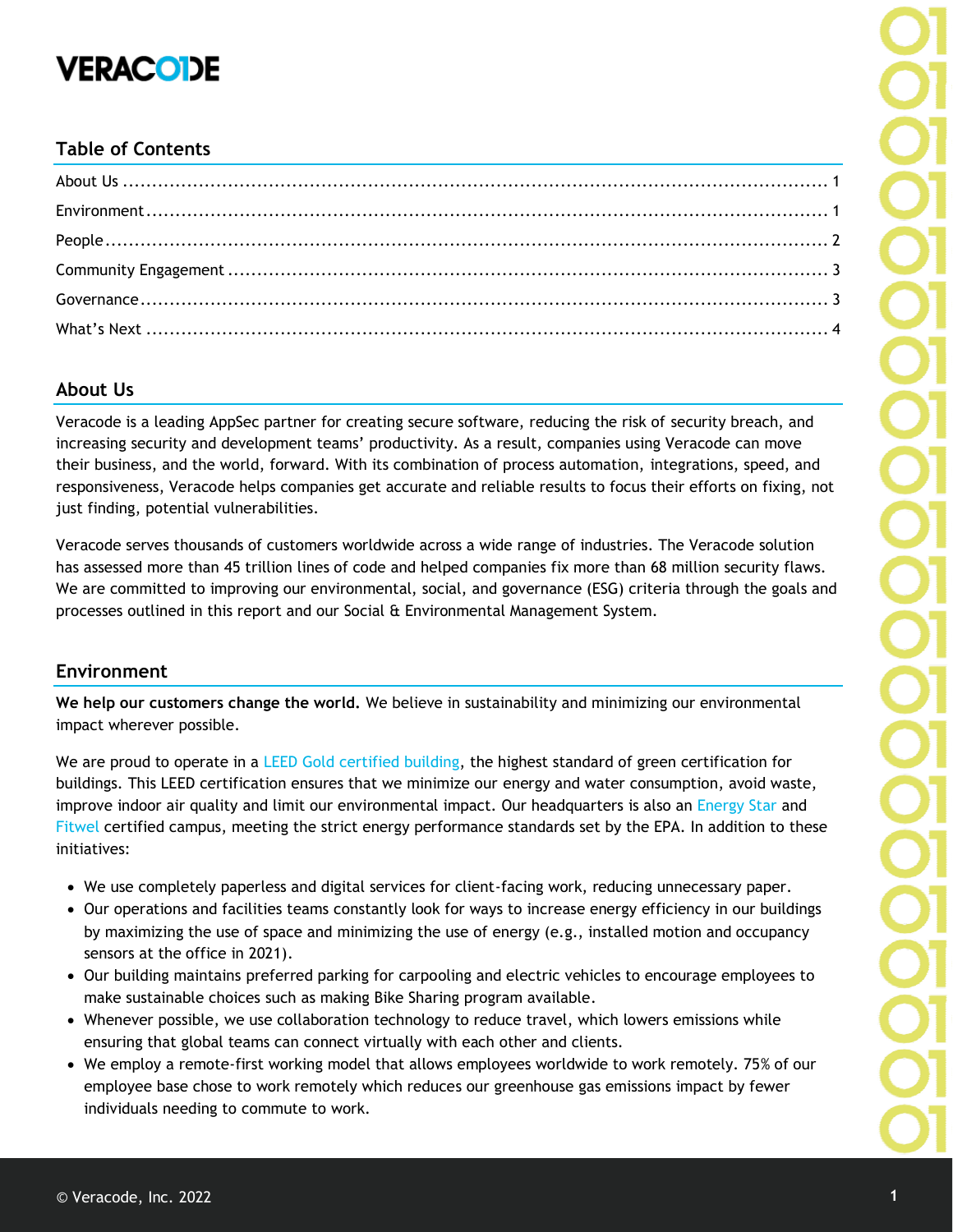## **VERACODE**

#### **Our Environmental Goals:**

- Planned office redesign in 2022 will look to incorporate energy saving programs such as motion sensors, LED light conversions, and green products.
- Commit to increasing our purchase of recycled and reusable items.

#### **People**

**We value each other and we are proud to be Veracode.** Our people are at the heart of Veracode. We offer our talented Veracoders a suite of progressive and competitive benefits, the choice of where they want to do their work, and investment in development and upskilling. We are committed to ensuring we deliver an inclusive working environment that reflects the diversity of our communities.

Veracoders are dedicated and work hard to deliver our mission. We are committed to giving them the resources they need, to help them to maintain their all-around well-being and a healthy work-life balance. We offer employees a thoughtful and generous selection of benefits, including premium healthcare, Take What You Need PTO, paid parental and adoption leave, family backup care, and complimentary access to the Calm app. In addition to formal compensation, we believe in recognizing our employees and we have lots of different ways to say thank you for hard work and contributions. These include shout-outs, appreciation awards, spot bonuses, and more.

We believe in empowering Veracoders to make their own choices about how, when, and where they do their work, and how they choose to approach projects and solve problems. As part of this commitment, Veracoders can make their own choice about their working location – remote, hybrid, or in-office. We continue to invest in training and technology to ensure that everyone has a great working experience regardless of where they choose to work. That lets us recruit the best people anywhere and enables us to better address challenges for our customers.

We're committed to helping employees achieve their career goals, learn new skills, and build on their interests. We encourage a culture of lifelong learning through subsidized tuition reimbursement, on-demand training through Veracademy, and free access to LinkedIn Learning. Plus, Veracoders have the chance to work on cool projects and innovate, play, and learn in our creative Hackathons.

**Inclusion and Diversity.** We believe that diversity of background, thought, and experience is what drives innovation and resilience. We believe it starts from the top. Our CEO, Sam King, has been recognized for many awards in the past year, including Top 100 Women-Led Businesses in Massachusetts, Boston Business Journal's Women Who Mean Business, and Mass TLC Tech Top 50 in the Leadership Category. We recognize that representation is critical to building a true culture of belonging, and we strive to continuously create a more diverse and inclusive team across every level of our business. Our active diversity and inclusion group meets regularly and hosts educational events to celebrate our different backgrounds and cultures.

Our partnership with PowertoFly, a recruiting platform that connects companies to women in tech, is one example of how we are invested in reaching underrepresented populations of candidates. We are also members of the MassTLC Tech Compact for Social Justice – a unified effort among tech companies to combat racial inequality and support a more welcoming Massachusetts to Black Americans and people of color.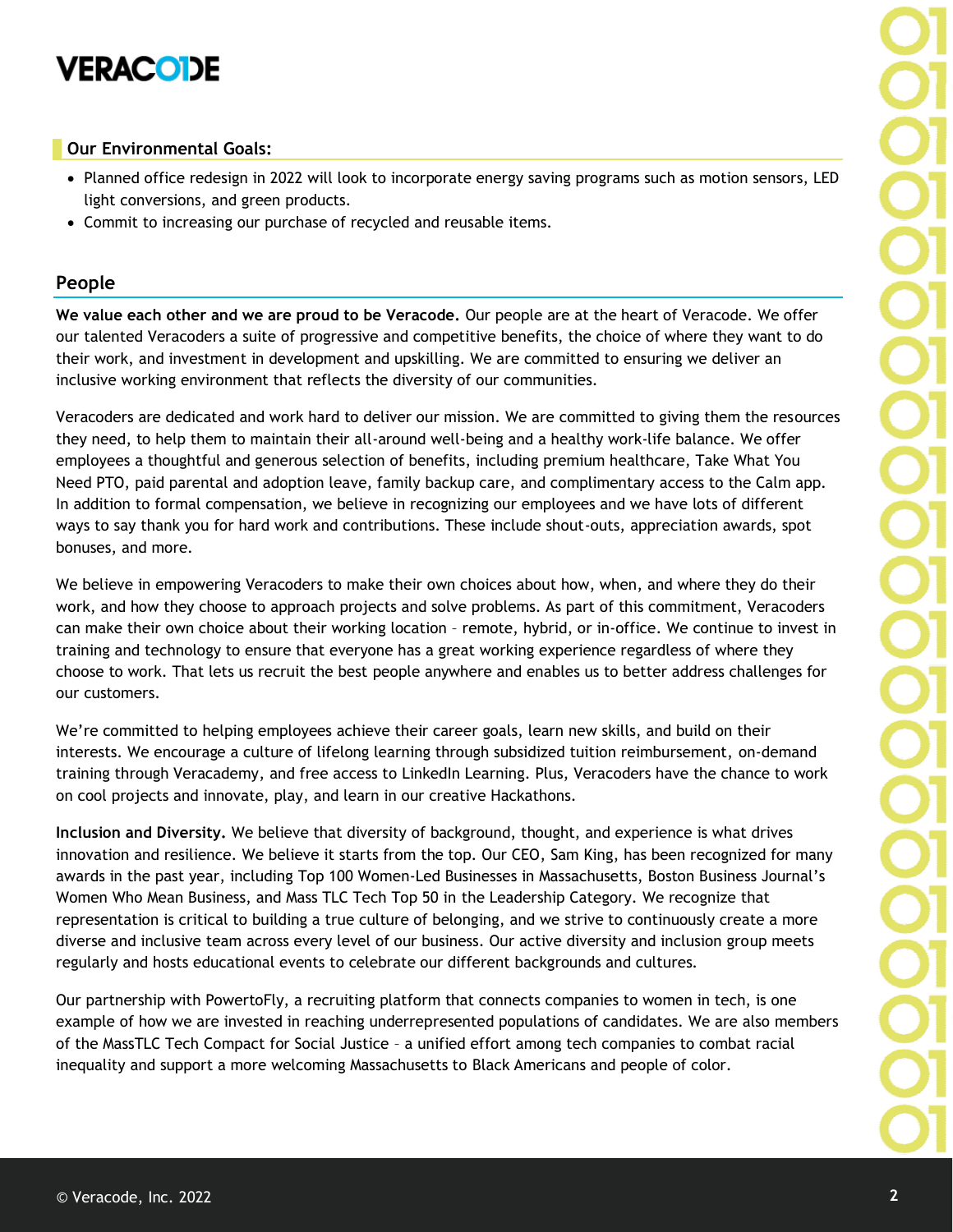

#### **Our Diversity and Inclusion Goals:**

- Share our identity and diversity data on Veracode.com.
- Improve % of female hires to >30%, particularly in leadership roles.
- Add second external diversity partner in Q1 of fiscal year 2023.

#### <span id="page-3-0"></span>**Community Engagement**

**We are committed to making progress together.** Giving to our community and volunteering our time and talent isn't just what we do, it's who we are.

Our philanthropy strategy focuses on supporting nonprofit organizations that uplift underrepresented communities in our communities. A few of our community partners include [Resilient Coders,](http://www.resilientcoders.org/) a nonprofit spreading code literacy to young people from traditionally underserved communities, and [TUGG,](https://tugg.org/) a community engagement platform connecting entrepreneurs with social enterprises serving local youth. We aim to help create the next generation of tech leaders and empower the young coders who will be leading the future.

All employees are encouraged to take time off for volunteering, whether through a company event or to support a cause that they are passionate about. We also support matching donations to help amplify our employees' impacts.

#### **Our Community Engagement Goals:**

<span id="page-3-1"></span>• Maintain or increase annual philanthropic contributions.

#### **Governance**

**We have a passion and commitment for security.** We strive to foster a culture of honesty and accountability.

Cybersecurity and data privacy are founding principles for Veracode. We consider security in everything we do and act to preserve the trust of our customers. Veracode maintains a comprehensive privacy program to ensure compliance with applicable data privacy laws. The program is designed to protect the personal data of our customers, prospective customers, and employees, as required by applicable data privacy laws, and to ensure that our vendors and partners maintain those same protections. Furthermore, Veracode publishes a cookie policy on its website that discloses the information collected from website visitors via cookies. We also partner with a third-party vendor to ensure necessary notices and consents are provided to website visitors in accordance with applicable data privacy laws. Veracode made updates to its various internal policies to remain compliant with recent changes in applicable laws and regulations. In addition, Veracode strives to anticipate future sustainability risks and opportunities, new regulations, and market trends to ensure the responsible development of our business. In the future, we aim to fully integrate ESG criteria into our risk management system and our management.

#### **Our Governance Goals:**

- ESG discussed at the Executive Team meeting quarterly and evaluated by executives periodically.
- 100% of staff trained on ESG topics including ethics, environmental management, and inclusion annually.